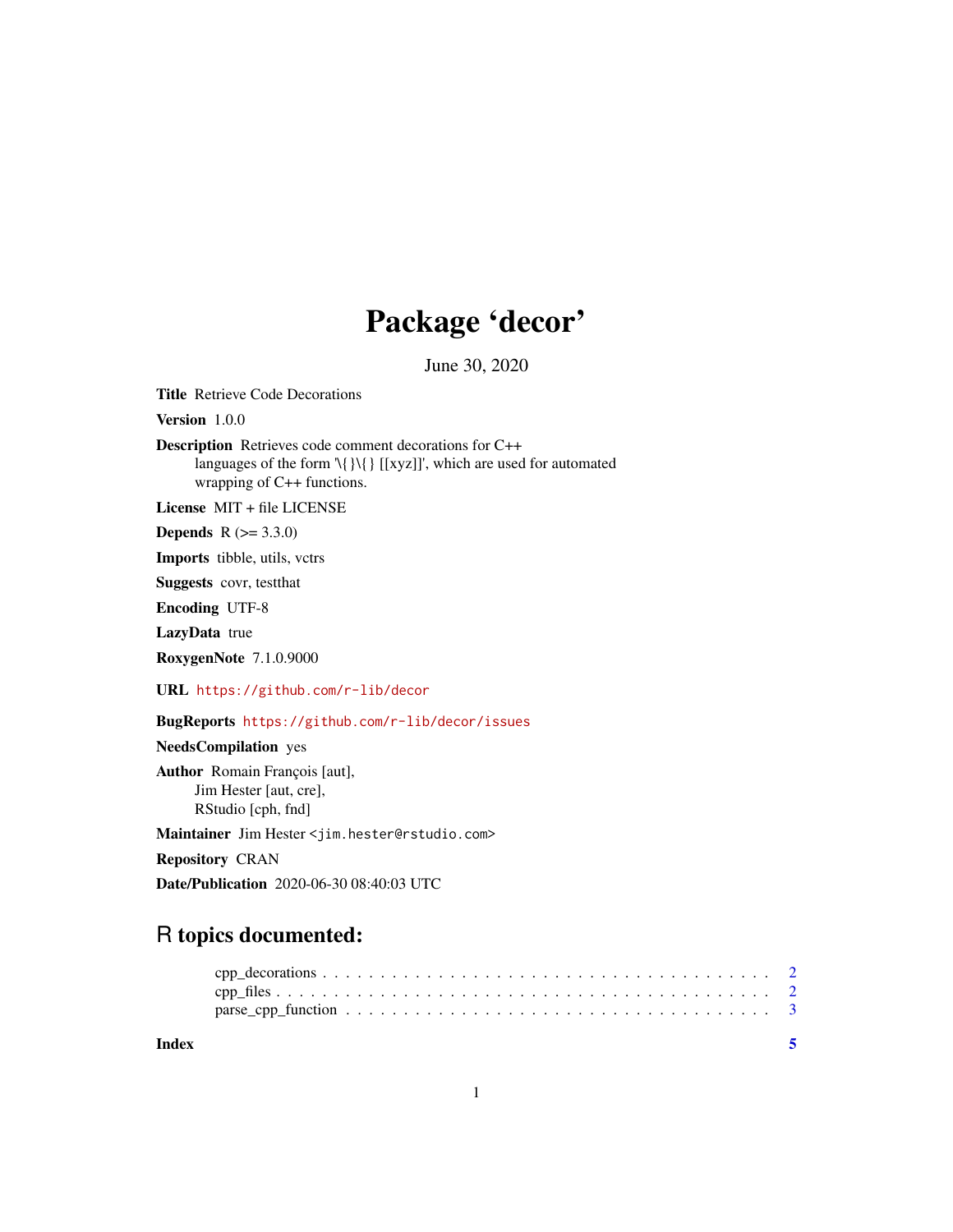<span id="page-1-0"></span>

#### Description

Decorations in a C++ file

#### Usage

```
cpp\_decontains(pkg = ".", files = cpp_files(pkg = pkg), is_attribute = FALSE)
```
#### Arguments

| pkg          | The path to a package's root directory.                                         |
|--------------|---------------------------------------------------------------------------------|
| files        | Paths to $C_{++}$ files. If given, 'pkg' will not be used.                      |
| is_attribute | If 'TRUE' the decorations are $C++11$ attributes, if 'FALSE' they are comments. |

#### Value

A tibble with the decorations found, containing fields: - file - The filename for the decoration line - The line the decoration was found - decoration - The name of the decoration - params - Any parameters given with the decoration - context - The text of the decoration line and all lines until the next decoration (or the end of the file).

#### Examples

```
# Setup
f <- tempfile()
writeLines("[[cpp11::register]] int fun(int x = 1) { return x + 1; }", f)
# Retrieve the decorations in the file
cpp_decorations(files = f, is_attribute = TRUE)
# Cleanup
unlink(f)
```
cpp\_files *C++ files from a package*

#### Description

C++ files from a package

#### Usage

 $cpp_files(pkg = "."')$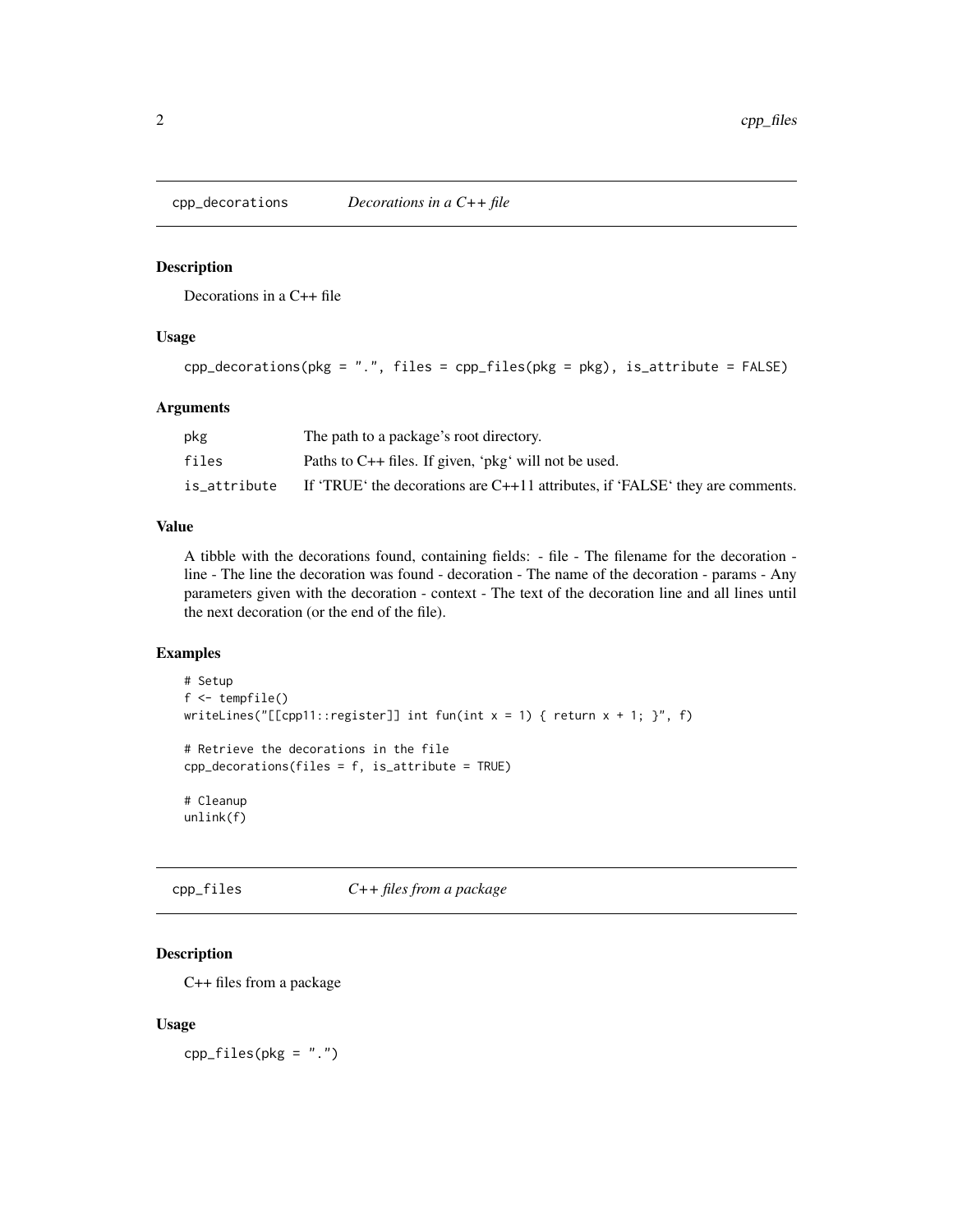#### <span id="page-2-0"></span>Arguments

pkg The path to a package's root directory.

#### Value

A character vector of C++ files found in the package.

#### Examples

```
# Setup
pkg <- tempfile()
dir.create(file.path(pkg, "src"), recursive = TRUE)
file.create(file.path(pkg, "src", "code.c"))
file.create(file.path(pkg, "src", "code.cpp"))
# List the files, only the C++ file will be listed
cpp_files(pkg)
# Cleanup
unlink(pkg, recursive = TRUE)
```
parse\_cpp\_function *Parse a C++ function*

#### Description

Parses a C++ function returning a tibble with the function name and return type and a list column with the arguments of the function.

#### Usage

parse\_cpp\_function(context, is\_attribute = FALSE)

#### Arguments

| context      | The function context, as obtained by the 'context' column from [cpp_decorations()] |
|--------------|------------------------------------------------------------------------------------|
| is_attribute | If 'TRUE' the decorations are $C++11$ attributes, if 'FALSE' they are comments.    |

#### Value

A tibble with the following fields: - name - The name of the function - return\_type - The return type of the function - args - A list column containing a tibble of the functions arguments - type - The type of the argument - name - The name of the argument - default - The default value of the argument (if any).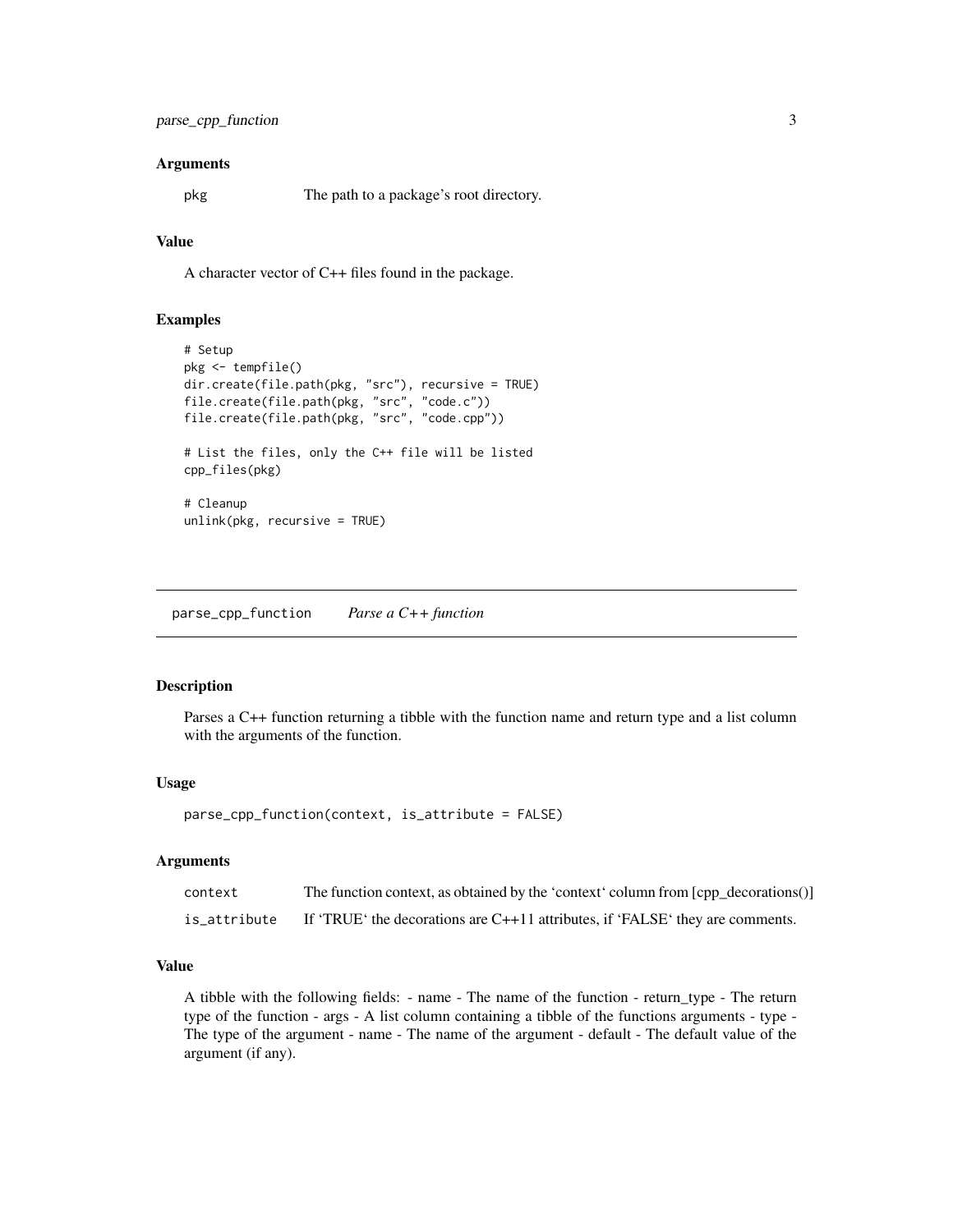### Examples

```
# Setup
context \leq "int fun(int x) { return x + 1; }"
# Parse the function
parse_cpp_function(context)
```